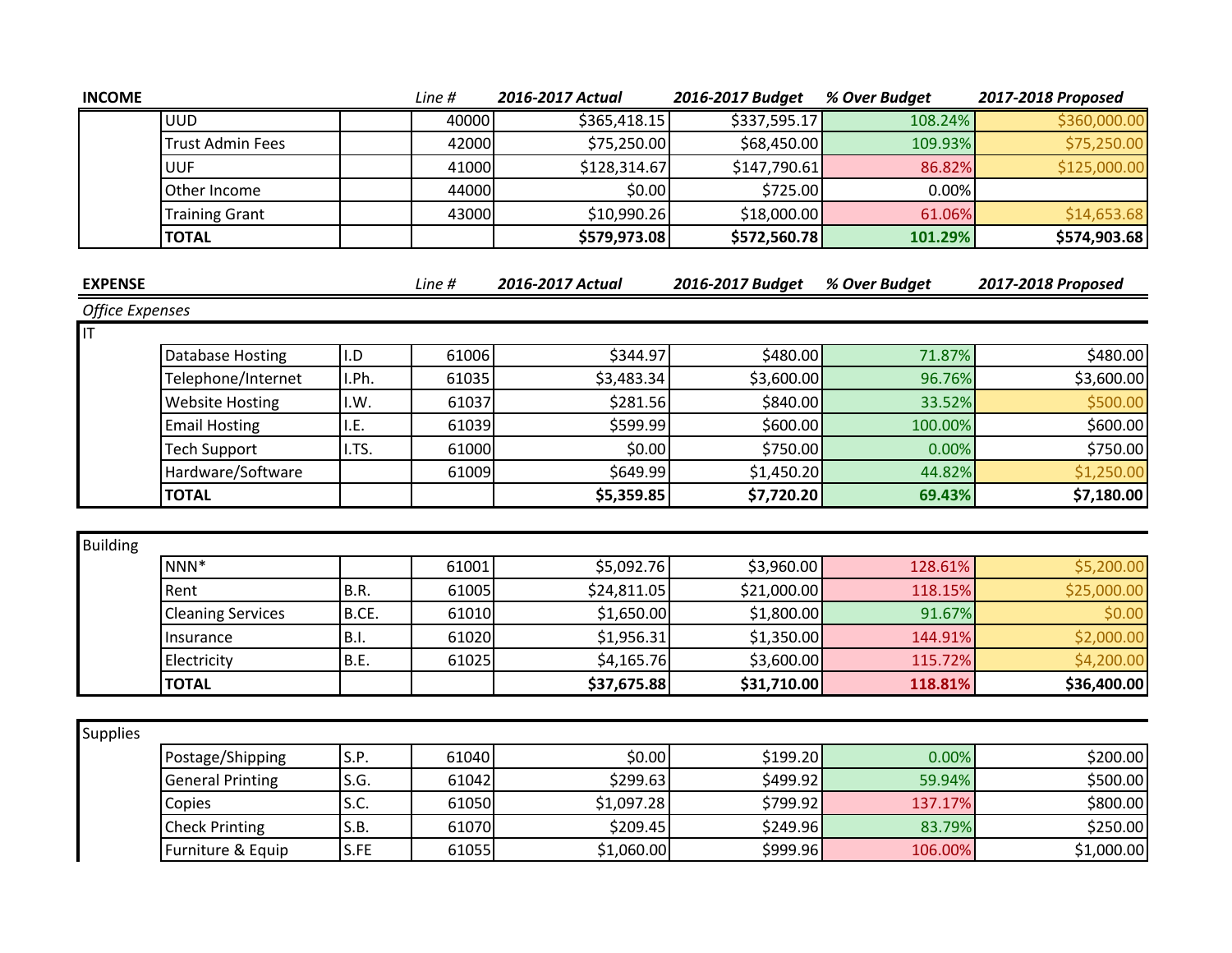| <b>Office Supplies</b> | $\sim$ $\sim$<br><u>.ບ.</u> | 61065 | \$2,467.61 | \$1,999.92 | 123.39% | \$2,000.00 |
|------------------------|-----------------------------|-------|------------|------------|---------|------------|
| <b>Misc</b>            |                             | 64000 | \$0.00     | \$2,500.00 | 0.00%   | \$2,500.00 |
| <b>TOTAL</b>           |                             |       | \$5,133.97 | \$7,248.88 | 70.82%  | \$7,250.00 |

| Representation and Affiliation |       |              |              |  |
|--------------------------------|-------|--------------|--------------|--|
| AFT-OR                         | 60005 | \$185,636.55 | \$198,190.08 |  |
| <b>AFT</b>                     | 60010 | \$98,497.78  | \$90,145.56  |  |
| AFT-CIO                        | 60015 | \$9,879.12   | \$10,386.53  |  |
| <b>USLAW</b>                   |       | \$50.00      | \$500.00     |  |
| <b>TOTAL</b>                   |       | \$294,063.45 | \$299,222.17 |  |

| <b>Staff Expenses</b> |                      |        |       |             |              |         |            |
|-----------------------|----------------------|--------|-------|-------------|--------------|---------|------------|
|                       | Bookkeeping          | SP.AE. | 63055 | \$4,927.00  | \$3,999.96   | 123.18% | \$4,500.00 |
|                       | <b>Payroll Taxes</b> | SP.T.  | 63050 | \$13,219.41 | \$15,999.96  | 82.62%  |            |
|                       | Worker's Comp        | SP.WC  | 63065 | \$307.65    | \$274.92     | 111.91% |            |
|                       | <b>TOTAL</b>         |        |       | \$18,454.06 | \$20,274.84] | 91.02%  | \$4,500.00 |

| <b>Wages and Benefits</b> |        |       |              |                      |         |          |
|---------------------------|--------|-------|--------------|----------------------|---------|----------|
| Education and Dev.        | SB.E.  | 63000 | \$0.00       | \$900.00             | 0.00%   | \$900.00 |
| <b>Health Benefits</b>    | SB.H.  | 63005 | \$13,779.00  | \$12,816.00          | 107.51% |          |
| <b>Retirement Fund</b>    | SB.RF. | 63011 | \$4,407.42   | \$4,500.00           | 97.94%  |          |
| <b>Wages</b>              | SB.W.  | 63015 | \$67,294.93  | \$64,101.12          | 104.98% |          |
| <b>Staff Bonuses</b>      | SB.B.  | 63060 | \$500.00     | \$500.00             | 100.00% | \$500.00 |
|                           |        |       |              |                      |         |          |
| Cell Ph. Reimburse.       |        | 63036 |              | \$300.00 in paycheck |         |          |
| <b>Education and Dev.</b> | SO.E.  | 63020 | \$384.82     | \$1,500.00           | 25.65%  |          |
| <b>Health Benefits</b>    | SO.H.  | 63025 | \$10,082.22  | \$9,384.12           | 107.44% |          |
| Conf. Travel              | SO.CT. | 63035 | \$3,263.55   | \$3,000.00           | 108.79% |          |
| Transport. Expense        | SO.T.  | 63030 | \$289.82     | \$0.00 Inf           |         |          |
| <b>Retirement Fund</b>    | SO.RF. | 63040 | \$2,319.18   | \$0.00 Inf           |         |          |
| Wages                     | SO.W   | 63045 | \$60,087.53  | \$57,527.04          | 104.45% |          |
| <b>Staff Bonuses</b>      | SB.O.  | 63047 | \$500.00     | \$500.00             | 100.00% |          |
| <b>TOTAL</b>              |        |       | \$163,208.47 | \$154,728.28         | 105.48% |          |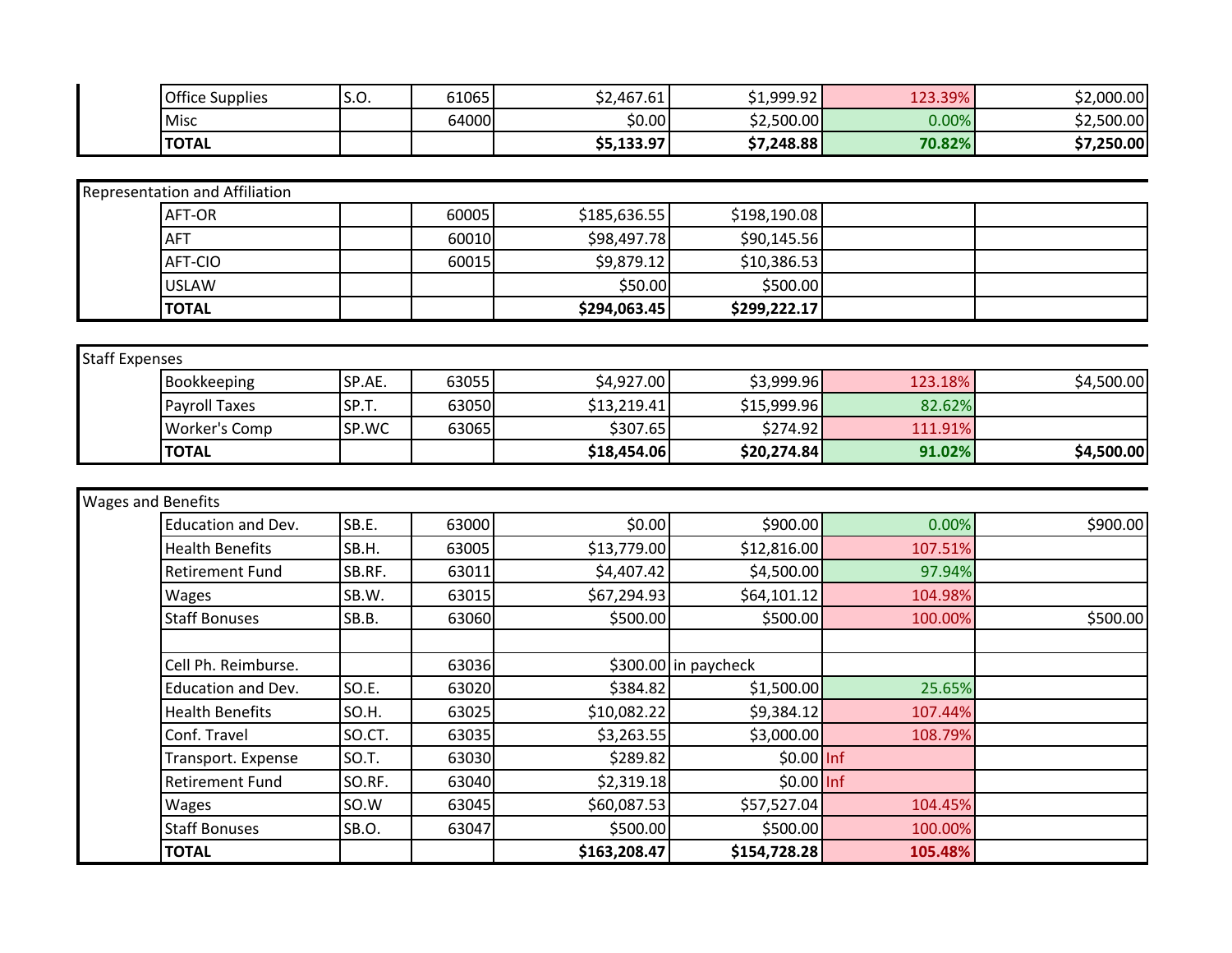| <b>Conferences and Conventions</b> |       |       |            |            |         |            |
|------------------------------------|-------|-------|------------|------------|---------|------------|
| <b>AFT-OR Convention</b>           | C.AO. | 62000 | \$6,207.14 | \$6,000.00 | 103.45% | \$6,000.00 |
| <b>AGEL</b>                        | C.AG. | 62002 | \$732.60   | \$999.96   | 73.26%  | \$1,000.00 |
| Winter School                      | C.W.  | 62004 | \$1,155.37 | \$349.92   | 330.18% | \$1,000.00 |
| Other C&C                          | C.O.  | 62005 | \$720.53   | \$1,500.00 | 48.04%  | \$1,000.00 |
| <b>TOTAL</b>                       |       |       | \$8,815.64 | \$8,849.88 | 99.61%  | \$9,000.00 |

| Operations               |            |       |             |             |         |             |
|--------------------------|------------|-------|-------------|-------------|---------|-------------|
| <b>Board Stipends</b>    | U.BS.      | 62077 | \$2,900.00  | \$0.00 Inf  |         | \$3,000.00  |
| <b>Elections Postage</b> | U.EP.      | 62020 | \$1,055.42  | \$540.00    | 195.45% |             |
| <b>GMM</b>               | <b>GMM</b> | 62025 | \$3,411.90  | \$4,999.92  | 68.24%  | \$4,500.00  |
| E-Council                | U.EC.      | 62030 | \$3,939.52  | \$3,499.92  | 112.56% | \$3,500.00  |
| E-Board                  | U.EB.      | 62010 | \$984.89    | \$999.96    | 98.49%  | \$1,000.00  |
| Meetings and Train.      | U.M.       | 62035 | \$359.56    | \$1,200.00  | 29.96%  | \$1,000.00  |
| Under-Rep Dept. Mtg.     | U.UD.      | 62037 | \$0.00      | \$699.96    | 0.00%   | \$500.00    |
| Dept. Recruiting/Mtg.    | U.D.       | 62015 | \$734.91    | \$1,500.00  | 48.99%  | \$1,500.00  |
| Health Care BBQ          | U.HC.      | 62017 | \$2,738.75  | \$2,500.00  | 109.55% | \$2,500.00  |
| Member Comm.             | U.MC.      | 62050 | \$239.88    | \$499.92    | 47.98%  | \$500.00    |
| Bargaining               | U.B.       | 62055 | \$450.30    | \$750.00    | 60.04%  | \$750.00    |
| Arbitration/Legal        | U.L.       | 62060 | \$2,866.25  | \$9,999.96  | 28.66%  | \$10,000.00 |
| Accounting               | U.A.       | 62061 | \$16,647.25 | \$11,499.96 | 144.76% | \$13,500.00 |
| <b>Caucus Funding</b>    | U.C.       | 62075 | \$1,381.71  | \$1,249.92  | 110.54% | \$1,250.00  |
| Licenses and Fees        | U.OF.      | 64010 | \$0.00      | \$49.92]    | 0.00%   |             |
| Promotion/Recogn.        | U.PR.      | 62040 | \$5,797.93  | \$6,000.00  | 96.63%  | \$6,000.00  |
| Socials and Celebr.      | U.SC.      | 62045 | \$3,752.12  | \$3,249.96  | 115.45% | \$3,250.00  |
| <b>TOTAL</b>             |            |       | \$47,260.39 | \$49,239.40 | 95.98%  | \$52,750.00 |

| Discretionary | n<br>n<br>υ.υ. | 62065 | \$2,658.00 | 32,499.96 | 106.32% | \$2,500.00   |
|---------------|----------------|-------|------------|-----------|---------|--------------|
| Political     | D.PC.          | 62070 | \$0.00     | \$999.96  | 0.00%   | $1,000.00$ ر |
| <b>ESSN</b>   | レ.∟.           | 60025 | 51,500.00  | 51,500.00 | 100.00% |              |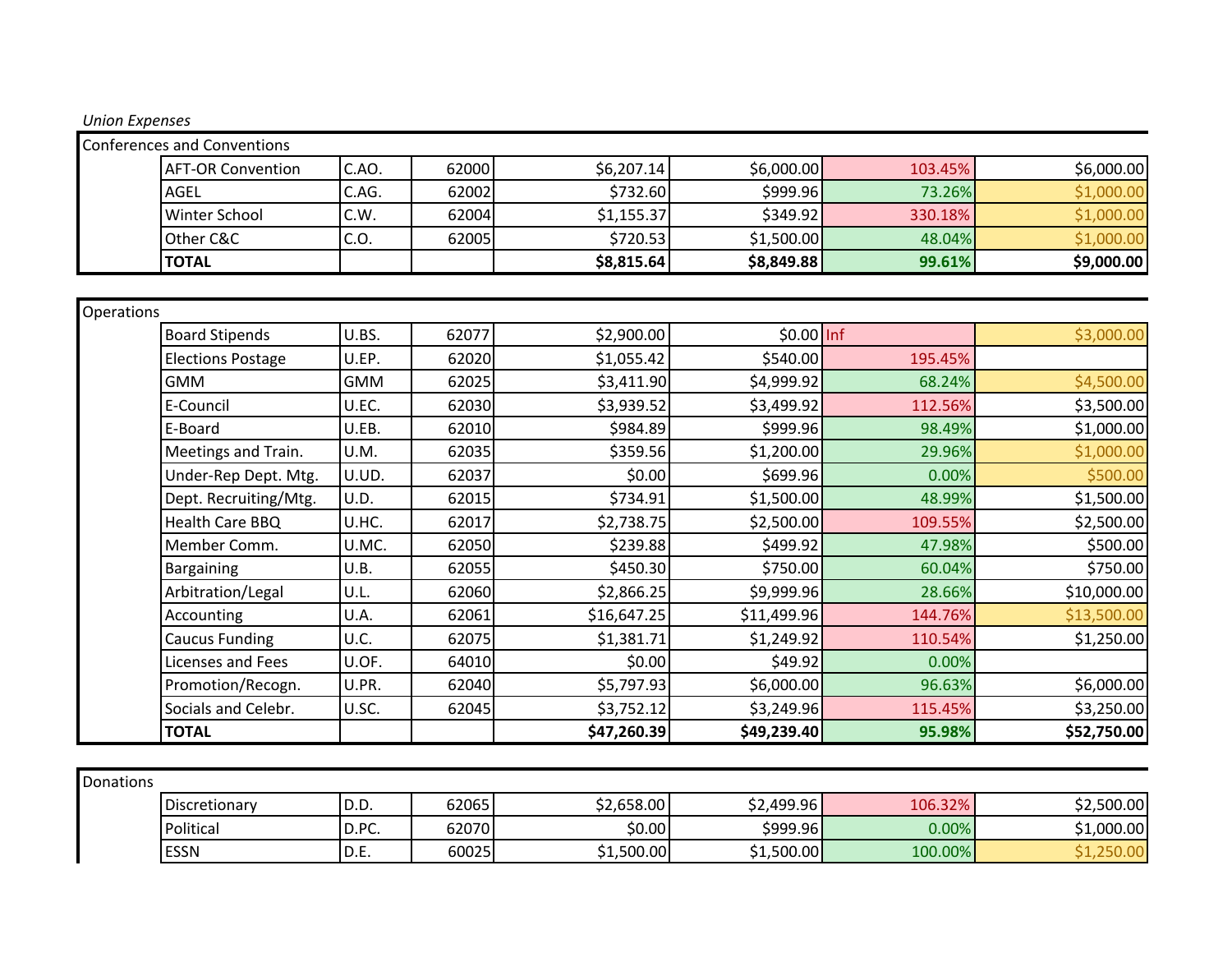| .<br>.158.00<br>16%<br>$\sim$<br>. റററ<br><b>CO</b><br>1 I Δ<br>54.999.JL<br>54.1<br>$\blacksquare$ | 50.00'<br>54. |
|-----------------------------------------------------------------------------------------------------|---------------|
|-----------------------------------------------------------------------------------------------------|---------------|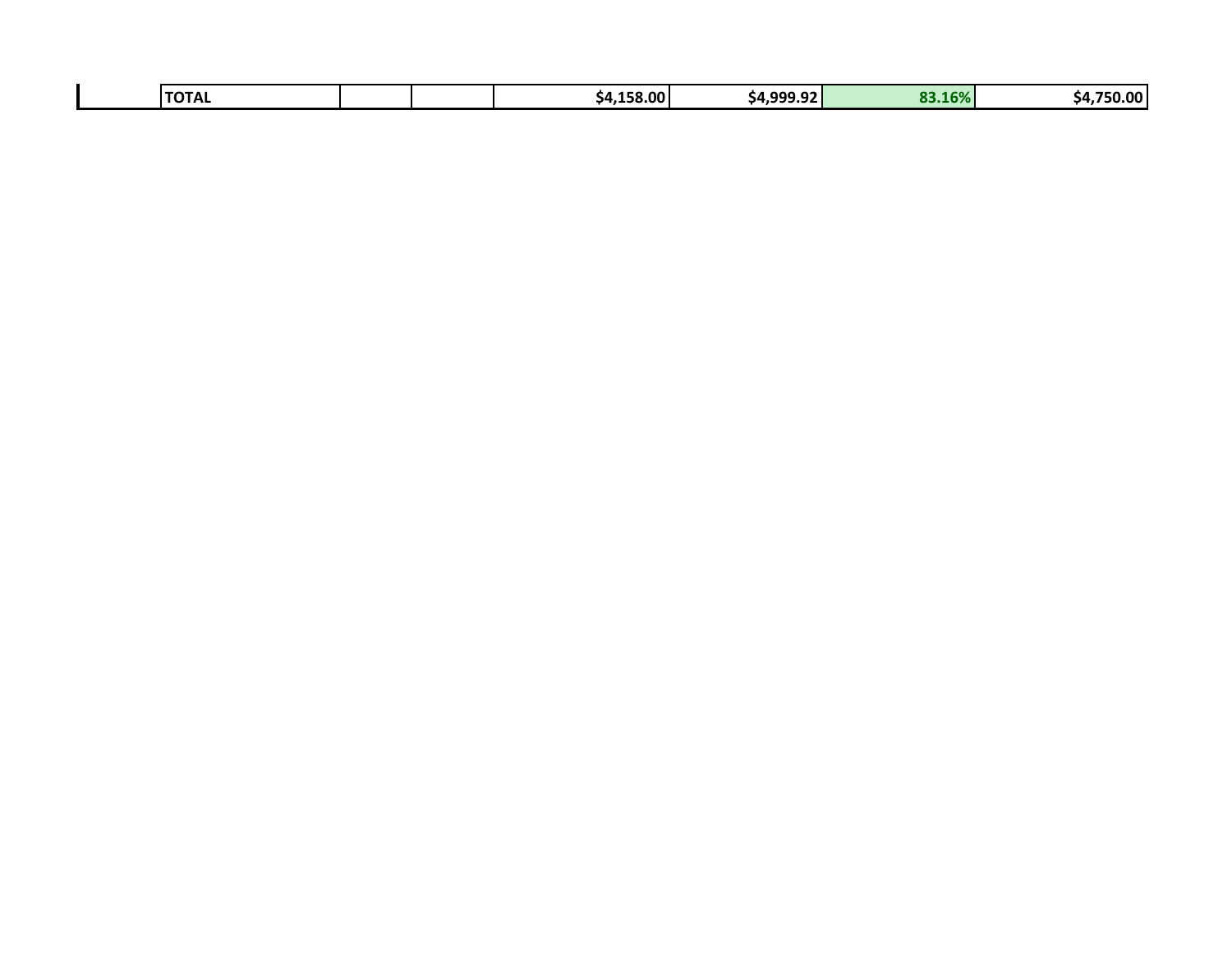We collected  $\sim$ 28K more in full member dues and  $\sim$ 19.5K less in fair share than expected, which tells me we outpreformed expectations (at least from the budget) for membership rates. Woooo! Training grants come more than a quarter late, but I don't think we'll hit 18K, so I propose adjusting it down. I've adjusted UUD and UUF to be slightly conservative.

> I'm not sure why we are so far under here. Some subscriptions renew every 2-3 years, so it may have been this year was an "off" year for a few more costly subscriptions. I've made a couple adjustments down where we were way under.

> I'm annoyed about the NNN and might have to talk to Peace Health. We've gotten some additional charges that I perceive as being unfair, but I don't think there's much we can do. Rent and electricity were more expensive than anticipated. In order to keeping having alcohol at events, we had to up our insurance to comply with new city rules (\$2M insurance). I've had to increase everything up, unfortunately. Cleaning service was canceled.

Not adjusting budget; will increase B&W copies in subscription to lower cost

Will get estimate from NWCU; may be adjusted yet.

One time purchase of shade curtains; going over okay.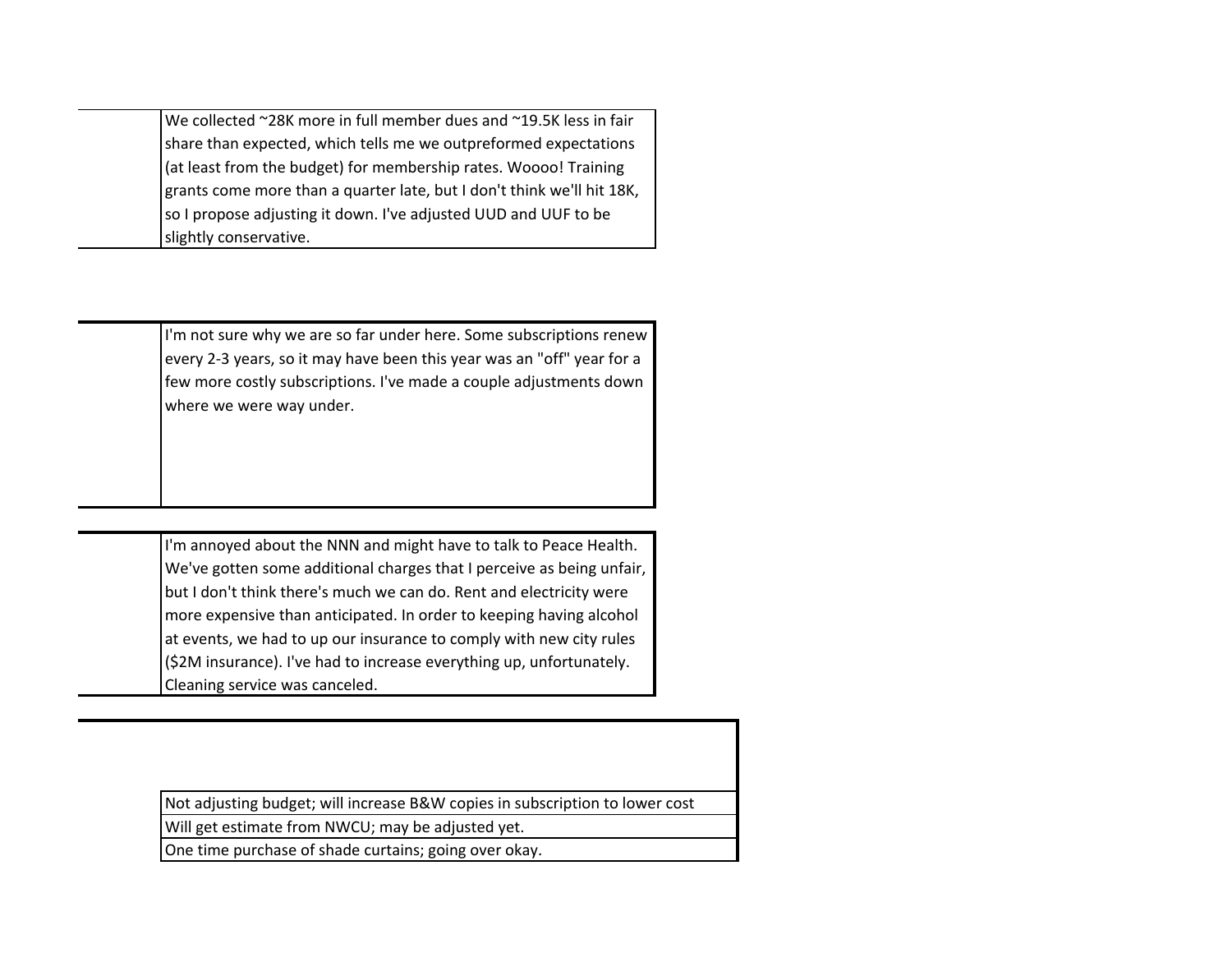*Need to establish quidelines for what purchases can be made by whom.* 

Can move shades here for GMM to keep more in the green...

**No proposed changes to Supplies Budget**

Missing final numbers (don't have June's with me in WA, but is in QB now). Likely over on everything. But that is okay! Means more members than expected. I'll come up with #s once I see final totals and once I understand/reestimate the exp. #s of UUD v UUF. Dunno #s used for previous budget.

Last year included 2 audits and messy books, which are now tidy.

We can probably recalculate this.

We can probably recalculate this.

Glenn and Michael both got two raises this year. Glenn has "capped out" for one of those, but Michael has not. Both will receive the same 3.5% raise that we will receive as GE's next year. Again, I'm missing the final numbers with me here, but once I have them I can increase the salary for this year by 3.5% to get an approximate budget for next year. Health benefits, retirement fund, workers comp, and payroll taxes are all a function of this total and will be updated along with the wages once those can be better approximated. Michael did not have retirement benefits out the start of the year, so they weren't budgeted. Also there is 4.5K between conferences and education, so I think we can do away with the "transportation" line and redistribute some of the conference money for the year to edu to stay green.